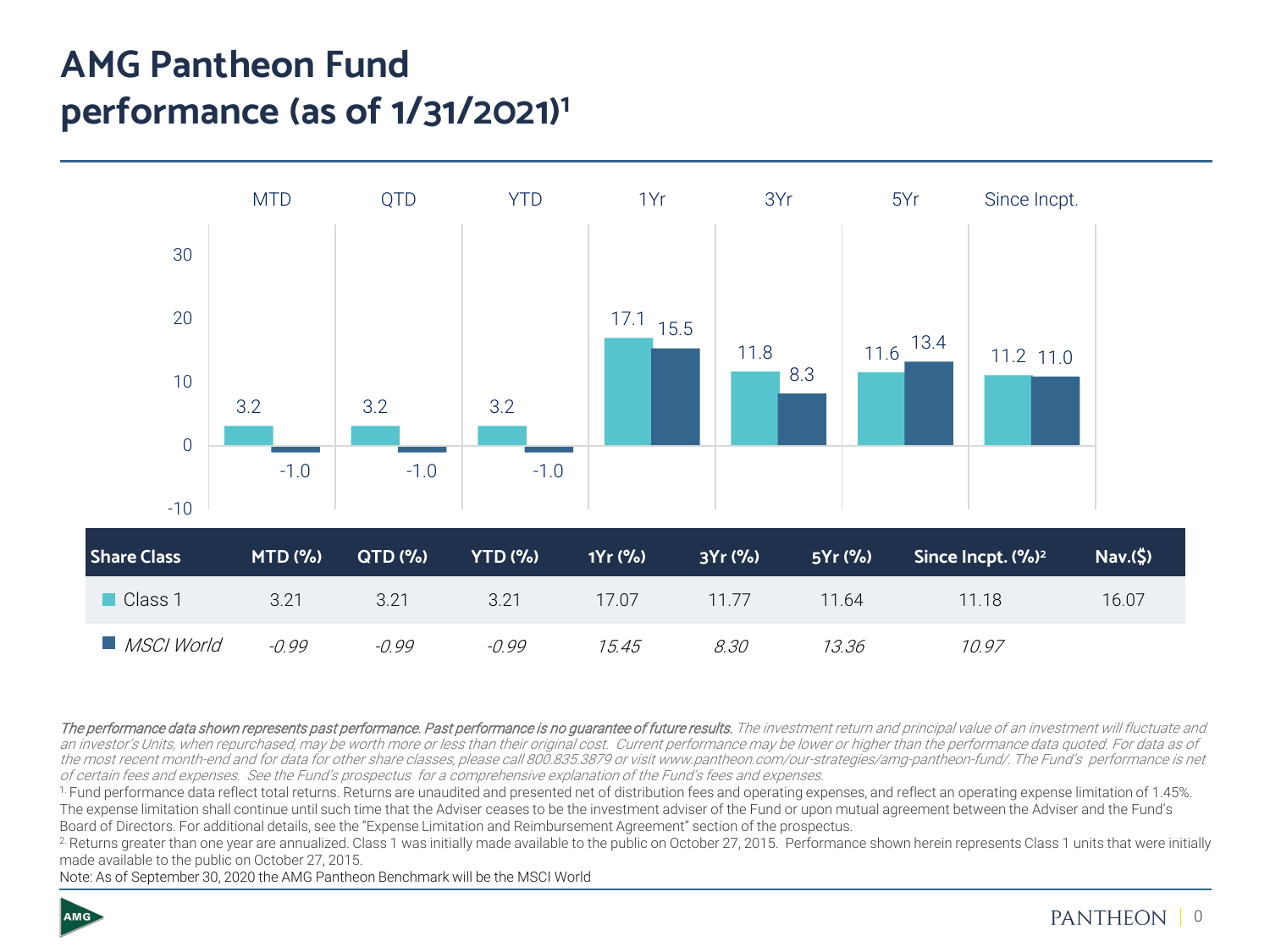# **AMG Pantheon Fund performance (as of 12/31/2020)1**



The performance data shown represents past performance. Past performance is no quarantee of future results. The investment return and principal value of an investment will fluctuate and an investor's Units, when repurchased, may be worth more or less than their original cost. Current performance may be lower or higher than the performance data quoted. For data as of the most recent month-end and for data for other share classes, please call 800.835.3879 or visit www.pantheon.com/our-strategies/amg-pantheon-fund/. The Fund's performance is net of certain fees and expenses. See the Fund's prospectus for a comprehensive explanation of the Fund's fees and expenses.

1. Fund performance data reflect total returns. Returns are unaudited and presented net of distribution fees and operating expenses, and reflect an operating expense limitation of 1.45%. The expense limitation shall continue until such time that the Adviser ceases to be the investment adviser of the Fund or upon mutual agreement between the Adviser and the Fund's Board of Directors. For additional details, see the "Expense Limitation and Reimbursement Agreement" section of the prospectus.

<sup>2</sup>. Returns greater than one year are annualized. Class 1 was initially made available to the public on October 27, 2015. Performance shown herein represents Class 1 units that were initially made available to the public on October 27, 2015.

Note: As of September 30, 2020 the AMG Pantheon Benchmark will be the MSCI World

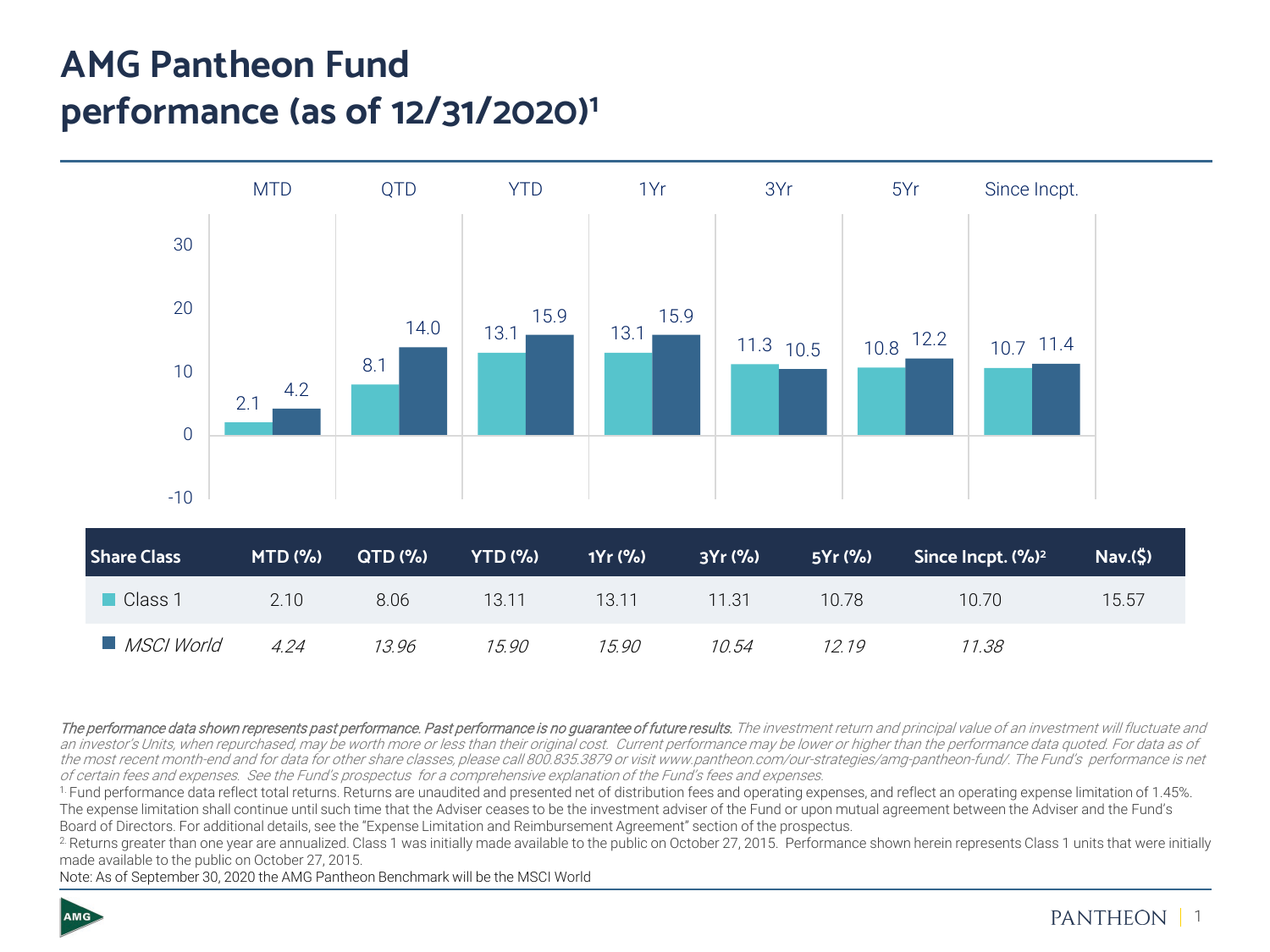## **Disclosures and general risks**

Investors should carefully consider the Fund's investment objectives, risks, charges and expenses before investing. For this and other information, please call 800.835.3879 or visit www.pantheon.com/our-strategies/amg-pantheon-fund/ for a prospectus. Read it carefully before investing or sending money.

This information is not an offer to sell securities issued by AMG Pantheon Fund, LLC (the "Fund").

All investors in the Fund must be "Accredited Investors," as defined in Regulation D under the Securities Act of 1933. The Fund is a non-diversified, closed-end investment company designed for long-term investors and not as a trading vehicle. The Fund has limited operating history upon which investors can evaluate potential performance.

The Fund differs from open-end investment companies in that investors do not have the right to redeem their units on a daily basis. Instead, repurchases of units are subject to the approval of the Fund's Board of Directors (the "Board"). The Fund's units represent illiquid securities of an unlisted closed-end fund, are not listed on any securities exchange or traded in any other market, and are subject to substantial limitations on transferability. LIQUIDITY IN ANY GIVEN QUARTER IS NOT GUARANTEED. YOU SHOULD NOT INVEST IN THE FUND IF YOU NEED A LIQUID INVESTMENT.

The Fund will invest substantially all of its assets in AMG Pantheon Master Fund, LLC (the "Master Fund"). This investment structure is commonly referred to as a "masterfeeder" fund arrangement. The investment advisor of the Fund and the Master Fund is Pantheon Ventures (US) LP (the "Advisor"). The Master Fund is non-diversified, which means that it may be invested in a relatively small number of underlying funds or portfolio companies, which subjects the Master Fund, and therefore the Fund, to greater risk and volatility than if the Master Fund's assets had been invested in a broader range of issuers. No assurance can be given that the Master Fund's investment program will be successful. An investment in the Fund should be viewed only as part of an overall investment program.

An investment in the Fund is speculative and involves substantial risks. It is possible that investors may lose some or all of their investment. In general, alternative investments such as private equity or infrastructure involve a high degree of risk, including potential loss of principal invested. These investments can be highly illiquid, charge higher fees than other investments, and typically do not grow at an even rate of return and may decline in value. In addition, past performance is not necessarily indicative of future results.

In addition to all of the risks inherent in alternative investments, an investment in the Fund involves specific risks associated with private equity investing. Underlying funds and many of the securities held by underlying funds may be difficult to value and will be priced in the absence of readily available market quotations, based on determinations of fair value, which may prove to be inaccurate. Fund investors will bear asset-based fees and expenses at the Fund and Master Fund levels, and will also indirectly bear fees, expenses and performance-based compensation of the underlying funds.



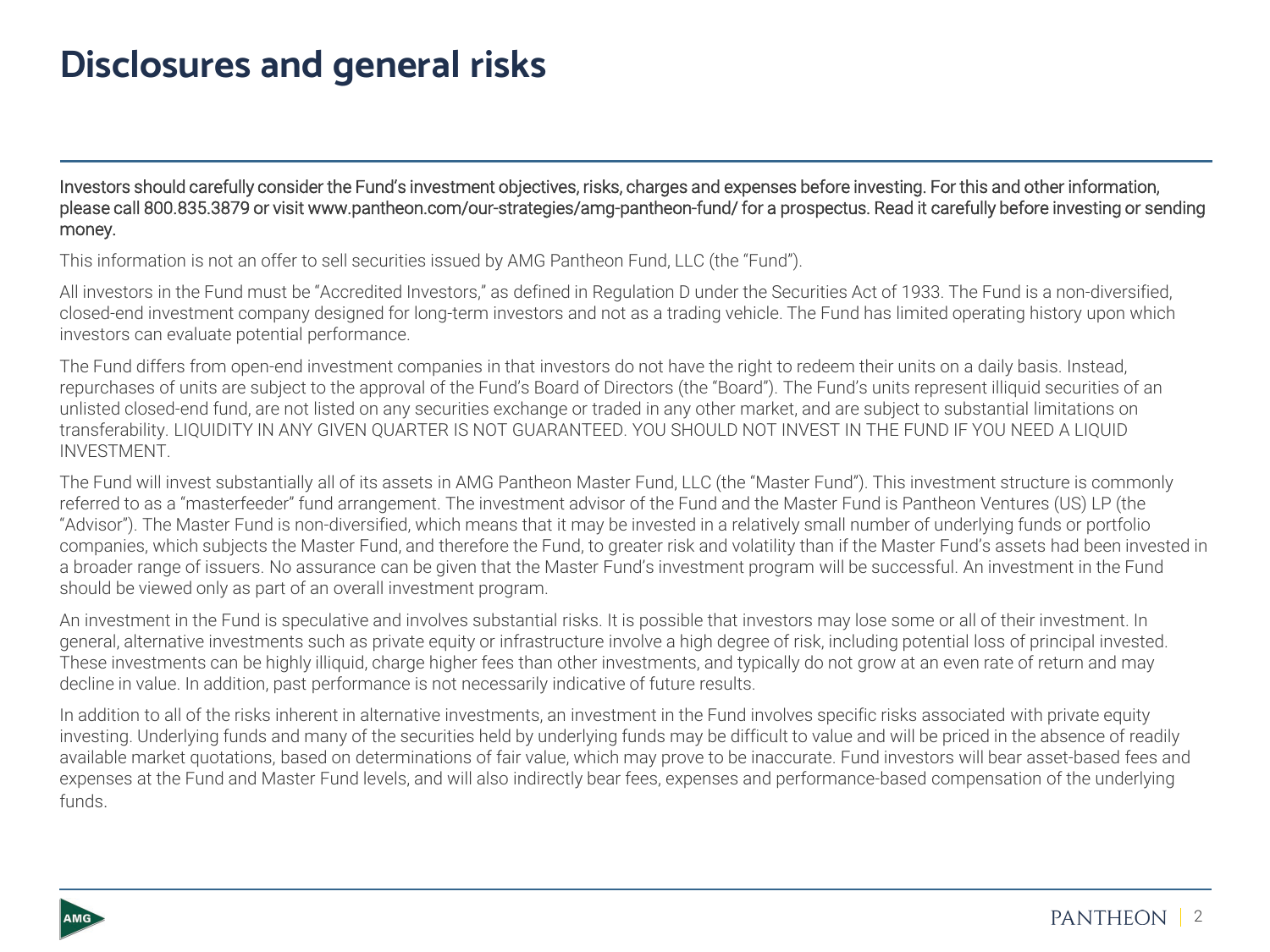# **Disclosures and general risks (continued)**

Underlying funds will not be registered as investment companies under the Investment Company Act of 1940, as amended (the "1940 Act"), and the Master Fund's investments in underlying funds will not benefit from the protections of the 1940 Act. The value of the Master Fund's investments in underlying funds will also fluctuate and may decline.

The Fund's investment portfolio through the Master Fund will consist of primary and secondary investments in private equity funds that hold securities issued primarily by privately held companies ("Investment Funds"), co-investments, ETFs, cash and cash-equivalents. Many of such investments involve a high degree of business and financial risk that can result in substantial losses.

#### Investment program risks

#### THE FUND'S PROSPECTUS PROVIDES A MORE COMPLETE DISCUSSION OF THE RISKS SUMMARIZED BELOW

- The Fund's performance depends upon the performance of the Master Fund and the Investment Fund managers and selected strategies, the adherence by such Investment Fund managers to such selected strategies, the instruments used by such Investment Fund managers and the Advisor's ability to select Investment Fund managers and strategies and effectively allocate Master Fund assets among them.
- The Fund's investment portfolio through the Master Fund will consist of (i) Investment Funds that hold securities issued primarily by privately held companies, (ii) co-investments, and (iii) ETFs. Operating results for the portfolio companies in the Investment Funds and for the co-investments during a specified period will be difficult to predict. Such investments involve a high degree of business and financial risk that can result in substantial losses.
- The securities in which an Investment Fund manager may invest may be among the most junior in a portfolio company's capital structure and, thus, subject to the greatest risk of loss. Generally, there will be no collateral to protect an investment once made.
- Subject to the limitations and restrictions of the 1940 Act, the Fund and the Master Fund may borrow money for investment purposes (i.e., utilize leverage), to satisfy repurchase requests and for other temporary purposes, which may increase the Fund's volatility.
- Subject to the limitations and restrictions of the 1940 Act, the Master Fund may use derivative transactions, primarily equity options and swaps, for hedging purposes. Options and swaps transactions present risks arising from the use of leverage (which increases the magnitude of losses), volatility, the possibility of default by a counterparty, and illiquidity. Use of options and swaps transactions for hedging purposes by the Master Fund could present significant risks, including the risk of losses in excess of the amounts invested.
- The Master Fund is a non-diversified fund, which means that the percentage of its assets that may be invested in the securities of a single issuer is not limited by the 1940 Act. As a result, the Master Fund's investment portfolio may be subject to greater risk and volatility than if investments had been made in the securities of a broad range of issuers.
- Fund investors will have no right to receive information about the Investment Funds or Investment Fund managers, and will have no recourse against Investment Funds or their Investment Fund managers.

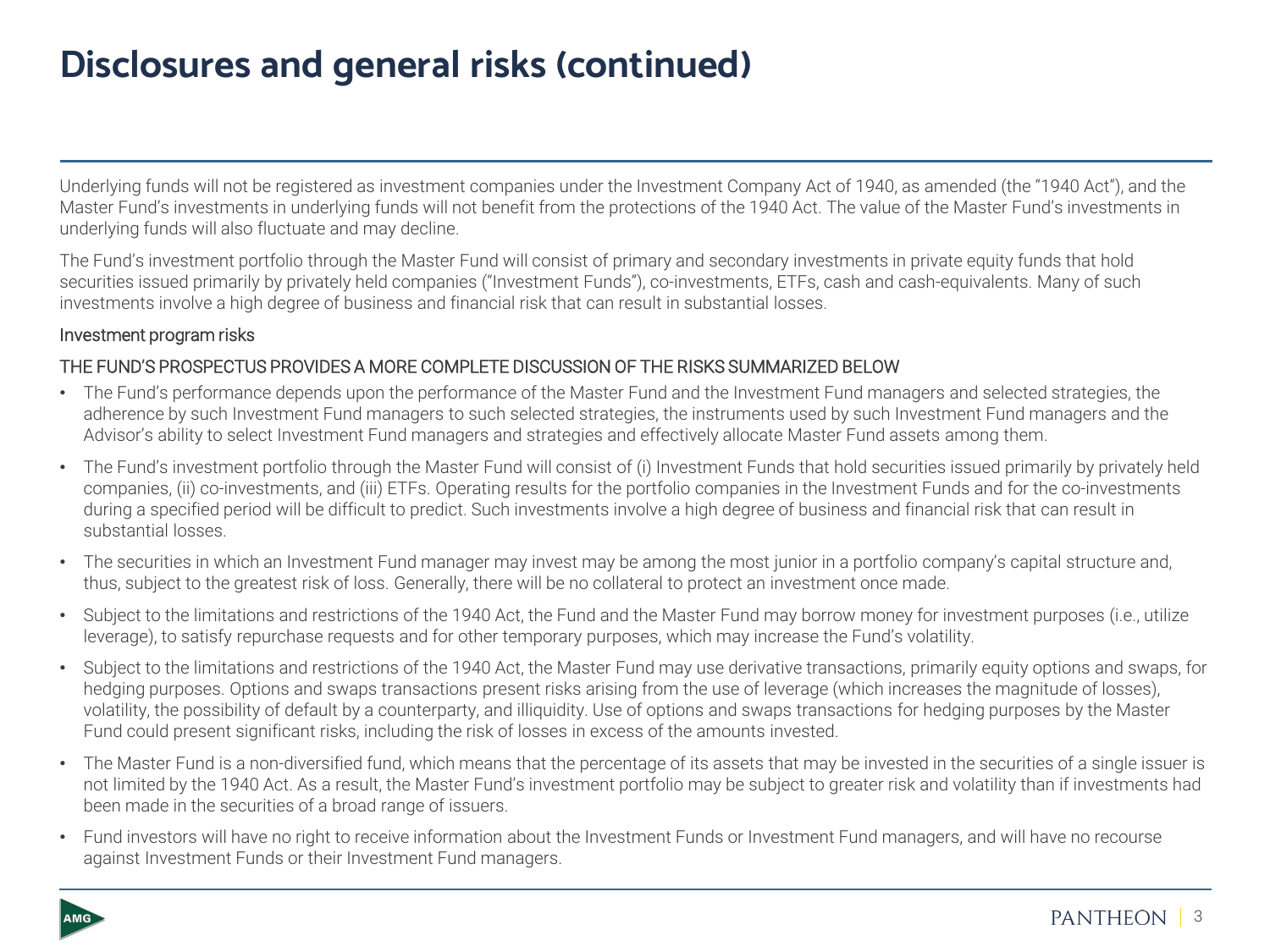## **Disclosures and general risks (continued)**

#### Investment program risks (continued)

- Each of the Fund and the Master Fund intend to qualify as a Regulated Investment Company ("RIC") under the Internal Revenue Code, but may be subject to income tax liability if it fails so to qualify.
- Due to the nature of the Master Fund's underlying investments and the difficulty of estimating income and gains, the Fund may be unable to accurately monitor compliance with investment company tax requirements and be liable for an excise tax.
- The Master Fund invests in Investment Funds that are subject to risks associated with legal and regulatory changes applicable to private equity funds.
- The Master Fund may invest a substantial portion of its assets in Investment Funds that follow a particular type of investment strategy, which may expose the Master Fund, and therefore the Fund, to the risks of that strategy.
- The Master Fund's investments in Investment Funds, and many of the investments held by the Investment Funds, will be priced in the absence of a readily available market and may be priced based on determinations of fair value, which may prove to be inaccurate. Neither the Advisor nor the Board of Directors of the Fund will be able to independently confirm the accuracy of the Investment Fund managers' valuations (which are unaudited, except at year-end). This risk is exacerbated to the extent that Investment Funds generally provide valuations only on a quarterly basis. While such information is provided on a quarterly basis, the Fund will provide valuations, and will issue units, on a monthly basis.
- A private fund investment involves a high degree of risk. As such investments are speculative, subject to high return volatility and will be illiquid on a longterm basis. Investors may lose their entire investment.
- An Investment Fund manager's investments, depending upon strategy, may be in companies whose capital structures are highly leveraged. Such investments involve a high degree of risk in that adverse fluctuations in the cash flow of such companies, or increased interest rates, may impair their ability to meet their obligations, which may accelerate and magnify declines in the value of any such portfolio company investments in a down market.
- Fund investors will bear multiple layers of fees and expenses: Asset-based fees and expenses at the Fund and the Master Fund level, and assetbased fees, carried interests, incentive allocations or fees and expenses at the Investment Fund level.
- Private equity fund managers typically take several years to invest a fund's capital. Investors will not realize the full potential benefits of the investment in the near term, and there will likely be little or no near-term cash flow distributed by the fund during the commitment period. Interests may not be transferred, assigned or otherwise disposed of without the prior written consent of the manager.
- Private equity funds are subject to significant fees and expenses, typically, management fees and a 20% carried interest in the net profits generated by the fund and paid to the manager. Private fund investments are affected by complex tax considerations.
- Private equity funds may make a limited number of investments. These investments involve a high degree of risk. In addition, funds may make minority investments where the fund may not be able to protect its investment or control, or influence effectively the business or affairs of the underlying investment.